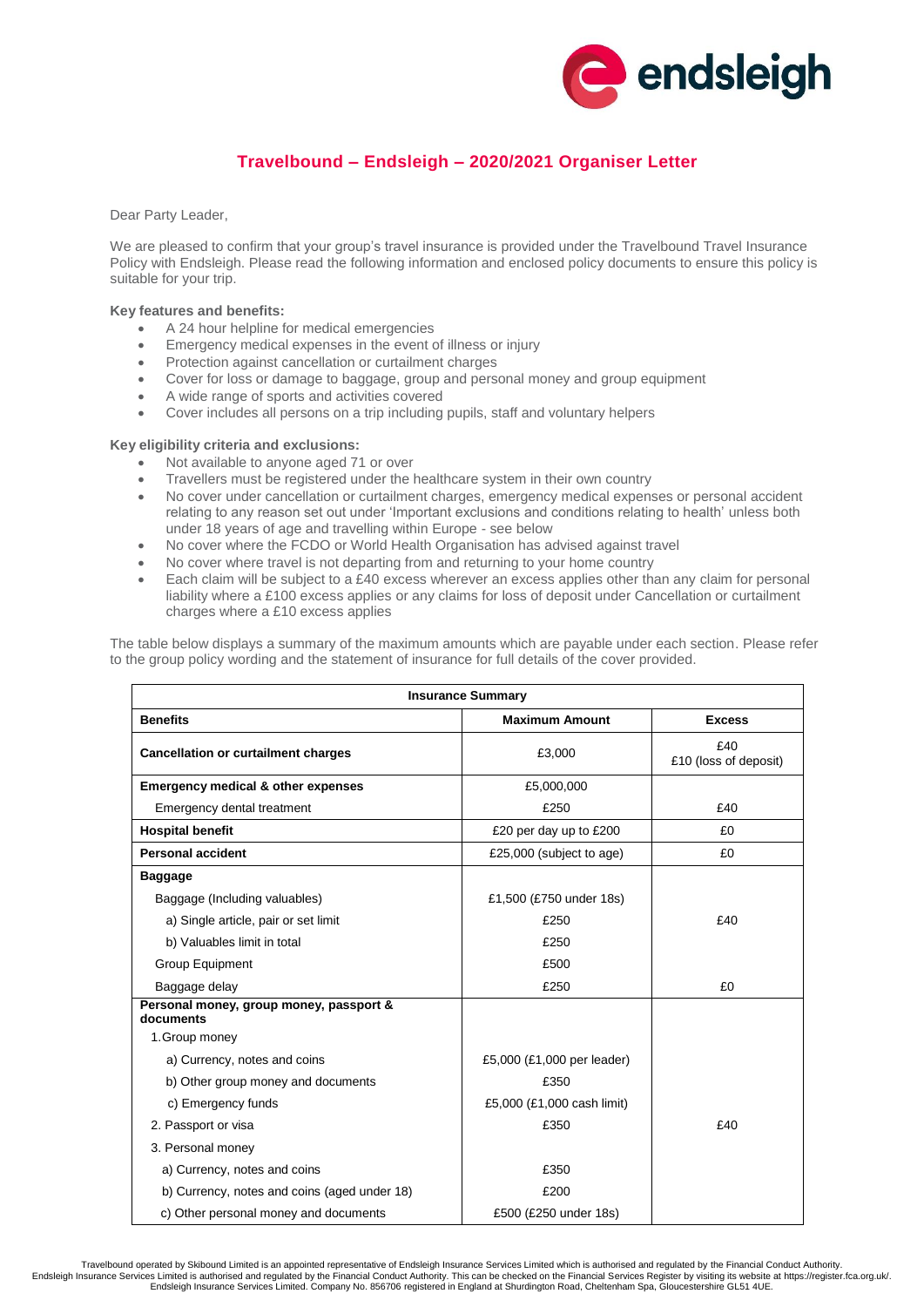| <b>Insurance Summary</b>             |                             |               |  |
|--------------------------------------|-----------------------------|---------------|--|
| <b>Benefits</b>                      | <b>Maximum Amount</b>       | <b>Excess</b> |  |
| <b>Personal liability</b>            | £2,000,000                  | £40           |  |
| Group leader                         | £5,000,000                  | £100          |  |
| <b>Delayed departure</b>             |                             |               |  |
| 1. Delay                             | £20 per 12 hrs up to $£100$ | £0            |  |
| 2. Cancellation of trip              | £3,000                      | £40           |  |
| <b>Missed departure</b>              | £1,000 (£500 UK trips)      | £0            |  |
| Overseas legal expenses & assistance | £25,000                     | £0            |  |
| Aggregate limit                      | £25,000                     |               |  |

### **Making a claim or request assistance in the event of medical emergency:**

All medical claims are handled by our emergency assistance service who operate a 24/7 operation for medical emergencies. Contact the 24 hour Emergency Assistance Service on telephone number: +44 (0)1243 621 058.

In the event of a serious illness or accident which may lead to in-patient hospital treatment please ensure you or someone acting on your behalf contact the Emergency Assistance Service as soon as possible. The service operates 24 hours a day, 365 days a year for advice, assistance, making arrangements for hospital admission, repatriation and authorisation of medical expenses.

### **Making a claim (not a medical emergency):**

All non-medical claims are handled by an agent acting on behalf of your insurer – telephone number +44(0) 1202 038 946

#### **Alternatively:**

Email: [claims@cegagroup.com](mailto:claims@cegagroup.com) or Web: The claim centre is - [www.endsleigh.co.uk/claim-centre/](http://www.endsleigh.co.uk/claim-centre/) The travel claim form - [www.endsleigh.co.uk/personal/travel-insurance/forms/travel-claim-form/](http://www.endsleigh.co.uk/personal/travel-insurance/forms/travel-claim-form/)

Claims should be made as soon as possible after the date of the incident for which the beneficiary is claiming. Claims must be made within 31 days of the incident.

Finally, the attached document can be used as a guide to the 'Important Conditions Relating to Health'. The document does NOT need to be completed and returned to Endsleigh.

We wish you and your group a safe and enjoyable trip.

Travel Team Endsleigh Insurance Services Limited.